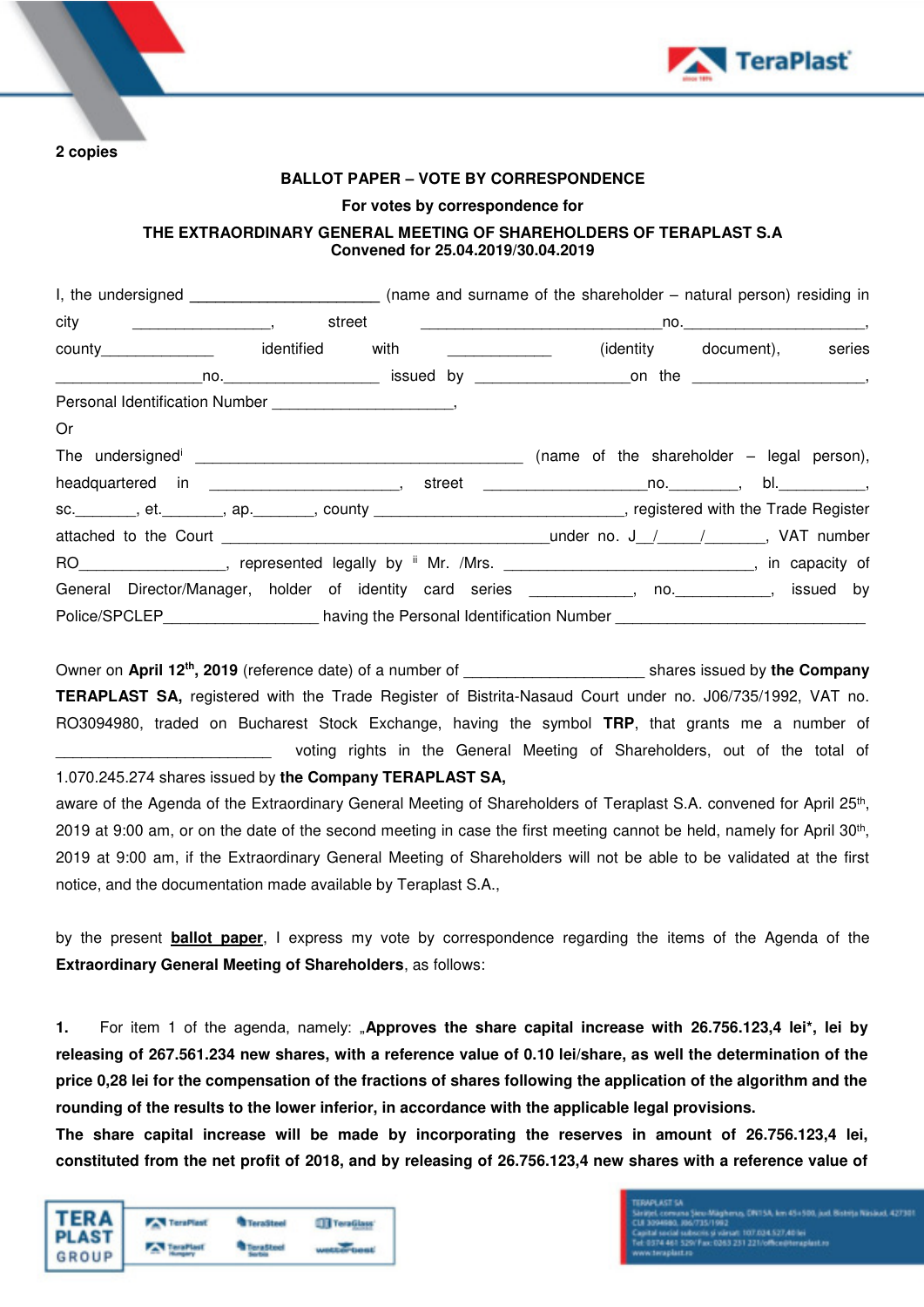

**0.10 lei/share. The new released shares will not modify the shareholders percentage and will be distributed for free to all company's shareholders, registered in the Shareholders' Registry, at the registration date established by this Decision. The capital increase is made in order to support the current activity of the company. Every shareholder registered in the Shareholders' Registry at the registration date shall receive 1 new share for every 4 owned shares.** 

\*When calculating the value with which the share capital is increased, was taken into account the number of shares issued by the company, out of which a number of 336 shares fell (shares that have entered into the Company's account following the application of the algorithm and the rounding of the results to the lower one as a result of the processing of the capital increase) and which the Company holds at the present date, taking into account that own shares do not give rise to dividends or other rights.**":**

| For | <b>Against</b> | <b>Abstention</b> |
|-----|----------------|-------------------|
|     |                |                   |

**2.** For item 2 of the agenda, namely: **"Approves the update of the Articles of Association, in accordance with the ones approved at point 1 of the present, as follows:** 

**Art. 7. Alin. (1) <<The subscribed and paid in share capital of the Company TERAPLAST S.A. is 107.024.527,40 lei divided into a number of 1.070.245.274 registered shares, with nominal value of 0.1 lei each>> modifies and**  will have the following content: <<The subscribed and paid in share capital of the Company TERAPLAST S.A. **is 133,780,650.8 lei divided into a number of 1,337,806,508 registered shares, with nominal value of 0.1 lei each>>":**

| For | <b>Against</b> | <b>Abstention</b> |
|-----|----------------|-------------------|
|     |                |                   |

**3.** For item 3 of the agenda, namely: **"To approve the maximum limit of indebtedness that the company can contract in the 2019 financial year and the approval of the warranty of credit and/or leasing contracts which are going to be accessed within the limit established, with security interest in real estate/pledge, assignments of current and future receivables rights, assignments related to current and future cash, resulting from current accounts and assignments of rights resulted from the insurance policies. The proposal of the Board of Administration is that this limit of indebtedness to reach the total value of 200.000.000 lei.":** 

| For | <b>Against</b> | <b>Abstention</b> |
|-----|----------------|-------------------|
|     |                |                   |

**4.** For item 4 of the agenda, namely: **"Approval of the supplementation of the maximum limit of indebtedness that the company may contract in the financial year 2019 with the amount of 150,000,000 lei, which will be used (if needed) exclusively to guarantee the loans of the subsidiaries and the approval of the guarantee of the credit and / or leasing contracts to be accessed by the subsidiaries, within the fixed limit, with real estate/movable securities, assignments of present and future receivable rights, assignments related** 



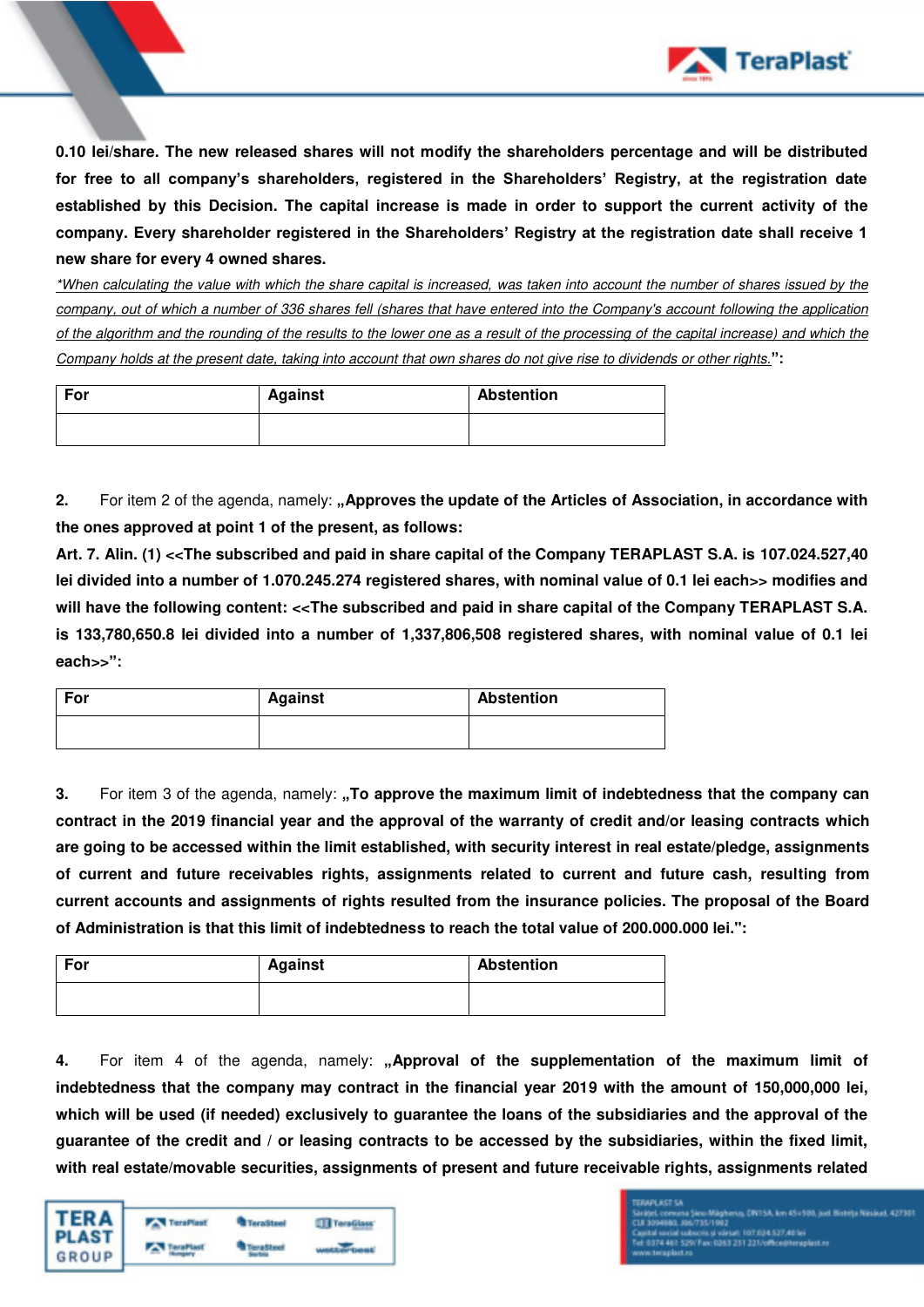

**to current and future available funds, resulting from current accounts and assignments of rights resulting from insurance policies.":**

| For | <b>Against</b> | <b>Abstention</b> |
|-----|----------------|-------------------|
|     |                |                   |

**5.** For item 5 of the agenda, namely: "To authorise the Board of Directors to take, for and on behalf of the **Company, all the actions and steps required or useful for the enforcement of item 3 and 4 of this decision, up to the maximum agreed limit of indebtedness. Therefore, the Board of Directors shall issue decisions on:** 

- **taking out bank loans, entering into credit/leasing contracts, extending the bank loan/leasing contracts, establishing the security structure corresponding to the taken out/extended bank loan or leasing contracts, restructuring/establishing new maturity dates for the granted loans, changing the structure of the securities for the pending loans, authorising the persons entitled to sign for and on behalf of TERAPLAST S.A. the bank loan contracts / the leasing contracts / the security contracts / the addendums to the bank loan/leasing contracts, and also any other complementary documents or instruments related to or referred to in the bank loan/leasing contracts, security contracts or any other documents, and also to sign any other forms and requests that might be necessary or useful in relation to such bank transactions.** 

- **guaranteeing the access by company's subsidiaries of certain bank credits and / or credit contracts / leasing contracts, establish / change the related guarantee structure, empower the persons who will sign on behalf of and on behalf of TERAPLAST SA the warranty contracts / additional documents and any other documents or instruments that are related to or referenced in the warranty agreements and to sign any other forms, requests that may be necessary or useful related to these transactions.":**

| For | <b>Against</b> | <b>Abstention</b> |
|-----|----------------|-------------------|
|     |                |                   |

**6.** For item 6 of the agenda, namely: **"To establish the registration date when the shareholders affected by the decisions adopted by the Extraordinary General Meeting of Shareholders shall be identified, according to art. 86 par. (1) of the Law no. 24/2017. The Board of Directors suggests the date of October 23rd , 2019.":** 

| For | Against | <b>Abstention</b> |
|-----|---------|-------------------|
|     |         |                   |

**7.** For item 7 of the agenda, namely: **"To approve the date of October 22nd, 2019, as "ex-date", namely the date previous to the registration date when the financial instruments, subject of the decisions of the corporate bodies, are transacted without the rights resulting from such decision, in accordance with art. 2 par. 2 lit. l) of Regulation no. 5/2018.":**

| TERA  | <b>TeraPlast</b> | <b>TeraSteel</b> | TeraGlass |
|-------|------------------|------------------|-----------|
| GROUP |                  |                  |           |

# ivez<br>i värsati 107.034.527,40 lei<br>0363 231 221/office@teraplast.ro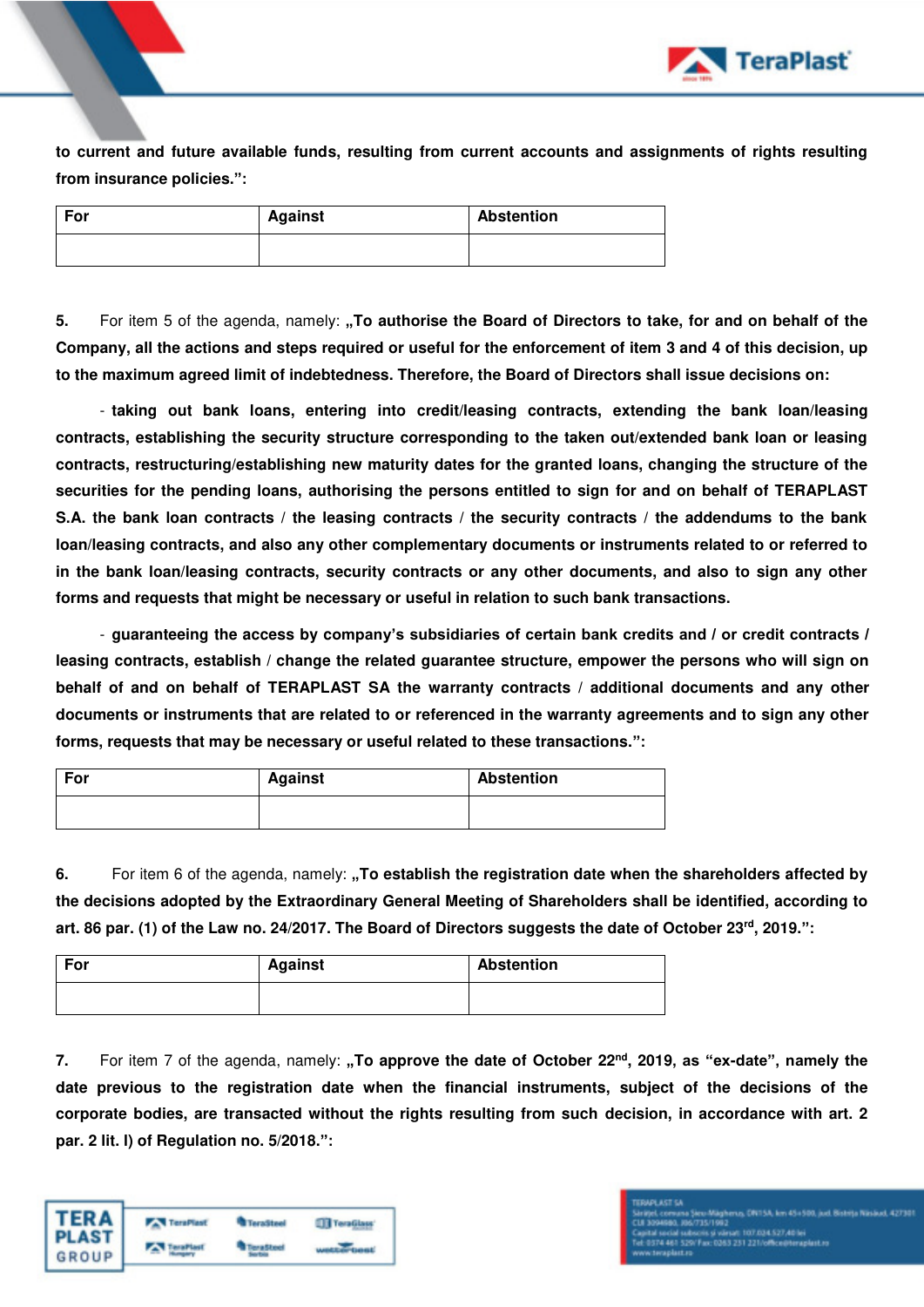| For | <b>Against</b> | <b>Abstention</b> |
|-----|----------------|-------------------|
|     |                |                   |

8. For item 8 of the agenda, namely: " Approval of the date October 24<sup>th</sup> 2019 as payment day, as defined by **the art. 86 par. 2 of the Law no. 24/2017, art. 2 par. 2 lit. h) and art. 178 of Regulation no. 5/2018.":** 

| For | <b>Against</b> | <b>Abstention</b> |
|-----|----------------|-------------------|
|     |                |                   |

**9.** For item 9 of the agenda, namely: "To authorize the Board of Directors to enforce the decisions adopted **by the Extraordinary General Meeting of Shareholders.":**

| For | <b>Against</b> | <b>Abstention</b> |
|-----|----------------|-------------------|
|     |                |                   |

10. For item 10 of the agenda, namely: "To authorize the Chairman of the Board of Directors, Mr. Dorel Goia, **to sign, for and on behalf of all the shareholders present at the meeting, the EGMS Decision.":**

| For | Against | <b>Abstention</b> |
|-----|---------|-------------------|
|     |         |                   |

11. For item 11 of the agenda, namely: "To authorize the company's legal adviser, Mrs. Diana Octavia **Bretfelean, holder of ID card series X.B. no. 515915, to do everything that is necessary as to record the EGMS Decision at the Trade Register of Bistrita-Nasaud Court, and to publish such decision in the Official Gazette of Romania, Section 4.":**

| For | <b>Against</b> | <b>Abstention</b> |
|-----|----------------|-------------------|
|     |                |                   |

## Please find hereby attached a copy of the valid ID card<sup>iii</sup>/a copy of the registration certificate <sup>iv</sup>.

**Note: Will be marked with "X" the box corresponding to the vote. The other boxes will not be filled in with any mark.** 

This ballot paper was drawn up in accordance with the provisions of Law no. 24/2017 on the issuers of financial instruments and market operations, as well as A.S.F. Regulation No.5/2018.

This ballot paper will be filled in at all entries, signed and dated by the shareholder.

| <b>TERA</b> | <b>TeraPlast</b> | <b>TeraSteel</b> | TeraGlass |
|-------------|------------------|------------------|-----------|
| GROUP       |                  |                  |           |